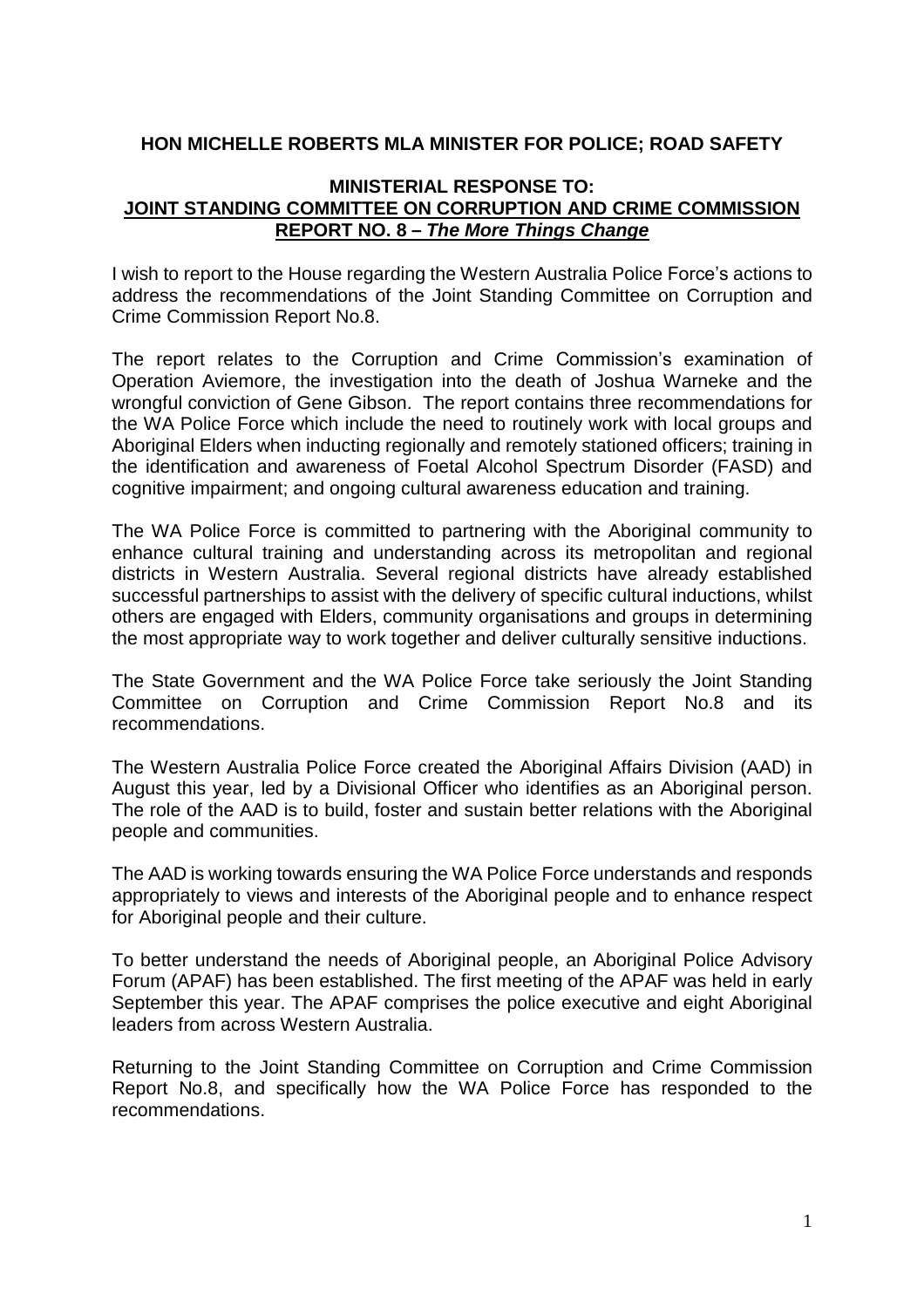As previously mentioned, the three recommendations include the need to routinely work with local groups and Aboriginal Elders when inducting regionally and remotely stationed officers; training in the identification and awareness of Foetal Alcohol Spectrum Disorder (FASD) and cognitive impairment; and ongoing cultural awareness education and training.

Examples of the programs currently in place that address the Joint Standing Committee's recommendations include:

# Kimberley

- Broome Police Station currently conduct a full day induction at the Mamabulanjin Aboriginal Corporation facilitated by Elders and Indigenous Leaders.
- Fitzroy Crossing engage a local female leader from the Nindilingarri Cultural Health Centre, with new staff spending two days learning the cultural specifics of the Fitzroy Valley region with her.
- Wyndham Police work collaboratively with the Ngnower Aerwah Aboriginal Corporation which includes officers attending the Ngnower Aerwah Safe House and Sober up Centre, working with the night patrol bus and conducting shifts at the Sober up Centre. Officers also meet with the CEO of the Corporation and discuss local Aboriginal culture specific to Wyndham.

# Pilbara

- Newman Police have a long standing working relationship with the Kanyirninopa Jukurrpa Rangers, who provide cultural training to officers at no cost.
- The Roebourne Police utilise Ngurrangga Tours to provide cultural inductions to staff.
- South Hedland officers join with industry in a local induction, and are consulting with Elders from the 13 different local groups to facilitate increased engagement with police..

# Goldfields/Esperance

- Kalgoorlie, Esperance, Laverton, Leonora, Wiluna and Warakurna are in discussions with organisations and local groups to provide cultural inductions.
- Wiluna Police have an informal induction conducted by community elders.

# Midwest/Gascoyne

• In Mullewa, new officers are involved in a personal introduction to local elders and are taught the importance of culturally significant periods such as Lore, Sorry Time and the local importance of NAIDOC week.

# Wheatbelt

• The District Office is recruiting an Aboriginal Senior Constable who will assist in developing formal induction processes in collaboration with local Aboriginal groups.